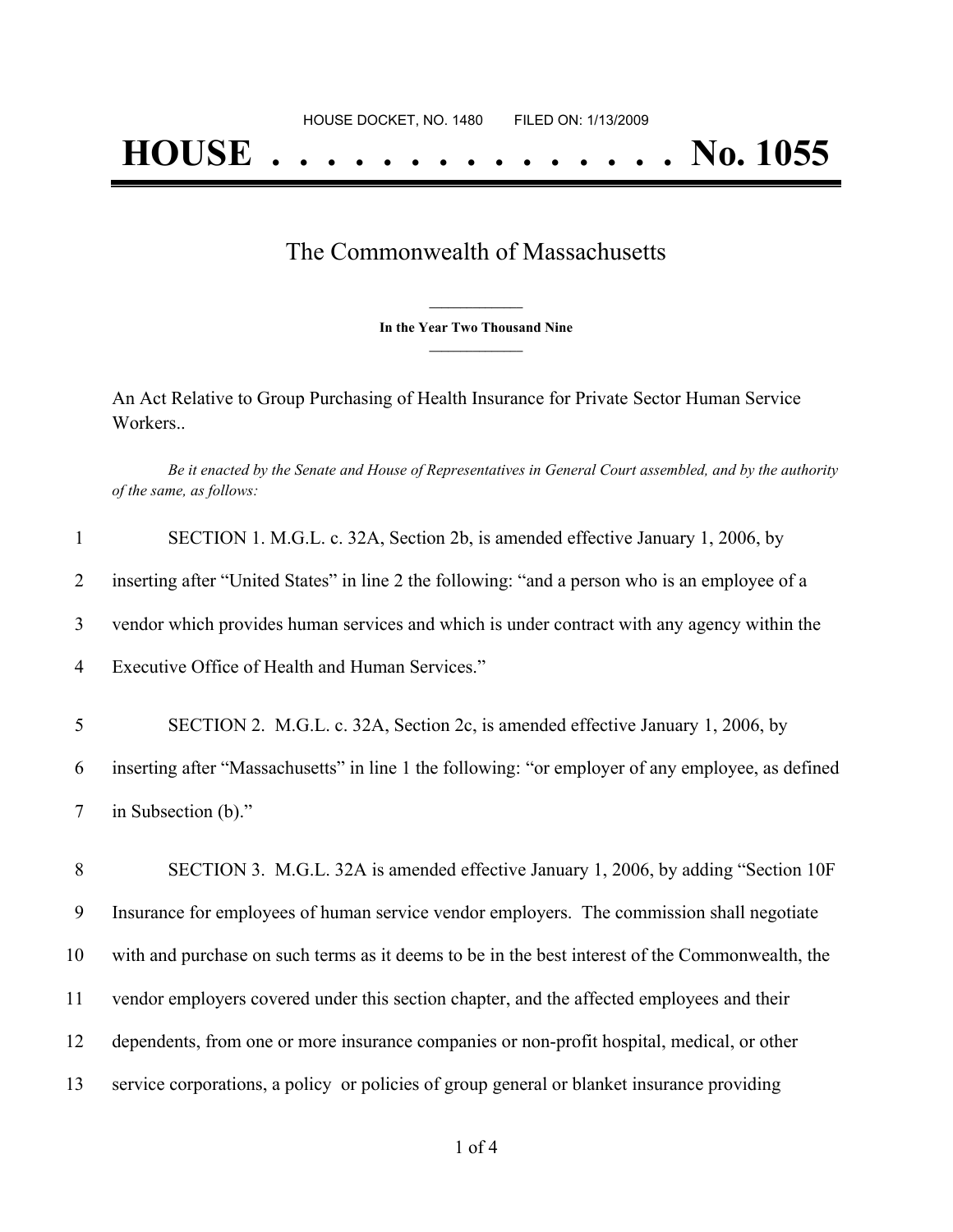hospital, surgical, medical, and other health insurance benefits for said agency employees and their dependents. Such policy or policies shall consist of a schedule of hospital, surgical, medical, dental, and other health insurance benefits purchased by the Commonwealth under the provisions of section four, or the schedule of hospital, surgical, medical, dental, and other health insurance benefits purchased by counties, cities, towns, and districts under the provisions of section three chapter thirty-two B.

 With respect to any period of insurance which is in effect for the vendor employees and their dependents, the full cost of the insurance shall be borne by the vendor employer and the participating employee. The Commonwealth will not be responsible for contributing to the cost of this insurance.

 The employee's per cent share of the premium shall be withheld by the appropriate employer from the employee's salary on a periodic basis, and shall be forwarded to the Group Insurance Commission, heretofore referred to as The Commission, in accordance with its rules and regulations.

 The Commission shall determine at least annually, or sooner, the amount of premiums for each health plan which shall be reimbursed to the Commonwealth by each contracting agency having employees insured under this section. The Commission shall also determine, at least annually, the portion of the commission's expense of administering this hospital, surgical, medical, and other health insurance coverage for the employees of vendor employer for this coverage. After such determinations, the commission shall assess each agency an administrative charge equal to their pro rata share of the cost of administering the program.

of 4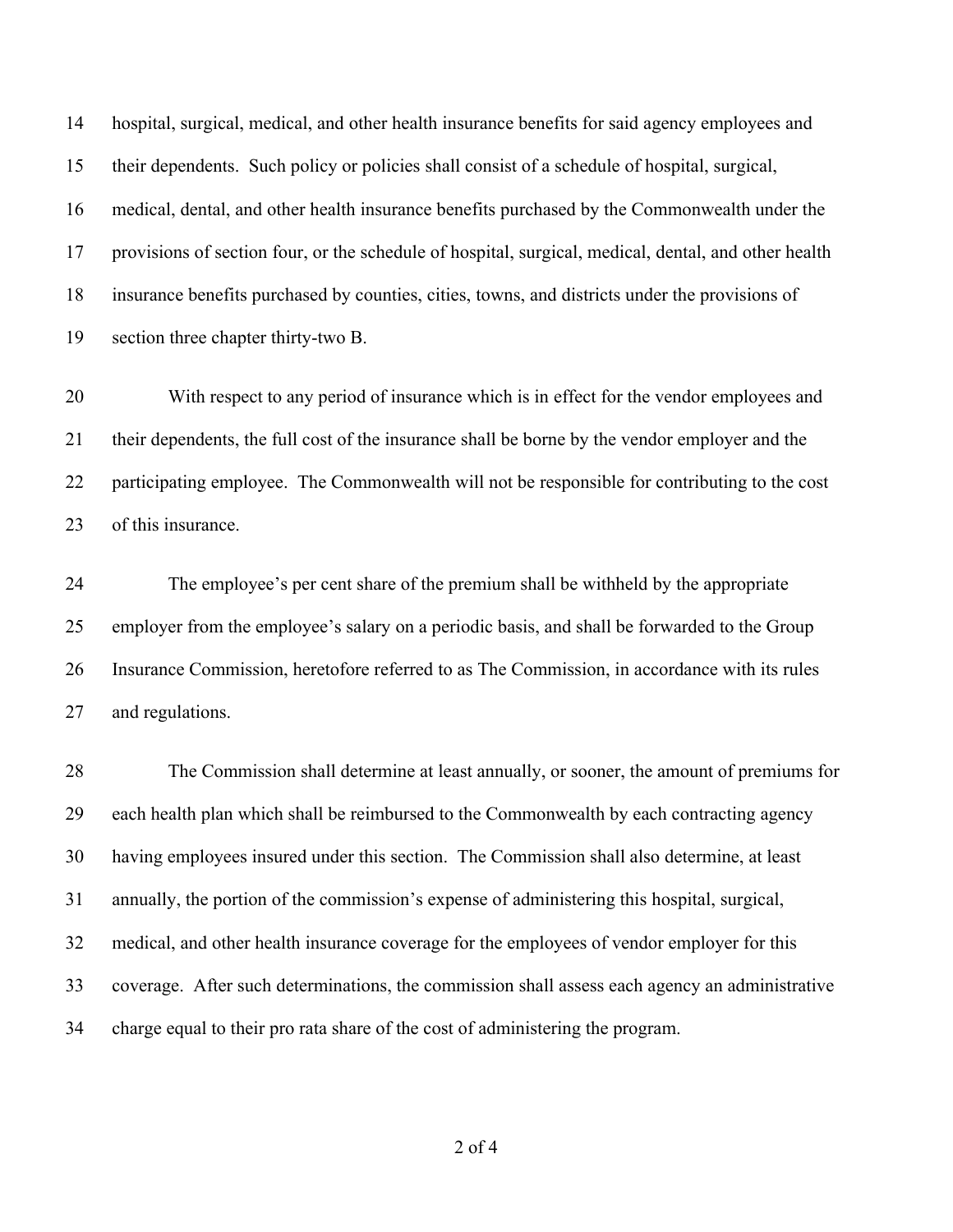Any dividend or refund accepted by the commission from any insurance carrier as a result of the contract negotiated under this section shall be deposited by the commission with the state treasurer as provided in section nine. The commission shall determine the amount of dividend or refund apportionable to the various vendor employers having employees insured hereunder, and shall reduce the administrative expenses in section (c) attributable to each such vendor employer by the amount of refund attributable thereto.

 Each employee of a vendor employer to whom this chapter applies shall furnish the commission, in such form as it shall prescribe, such information as is necessary to insure himself or himself and his dependents under the hospital, surgical, medical, and other health insurance herein provided, and shall authorize the withholding of the appropriate premium from his salary by the appropriate vendor employer.

 Participation in the health insurance program described in this section is voluntary for vendors which contract to provide human service with the following departments of the Commonwealth: the Commission for the Deaf and Hard of Hearing, the Department of Mental Health , the Department of Mental Retardation, the Department of Social Services, the Department of Transitional Assistance, the Department of Youth Services, the Disabled Persons Protection Commission, the Division of Employment & Training, the Division of Medical Assistance, the Executive Office for Elder Affairs, the Executive Office of Health and Human Services, the Massachusetts Commission for the Blind, the Massachusetts Rehabilitation Commission and the Office of Child Care Services. This section does not apply to individuals or families which contract directly with the Department of Social Services or the Office of Child Care Services to provide foster care or in-home family daycare. This section also does not apply

of 4